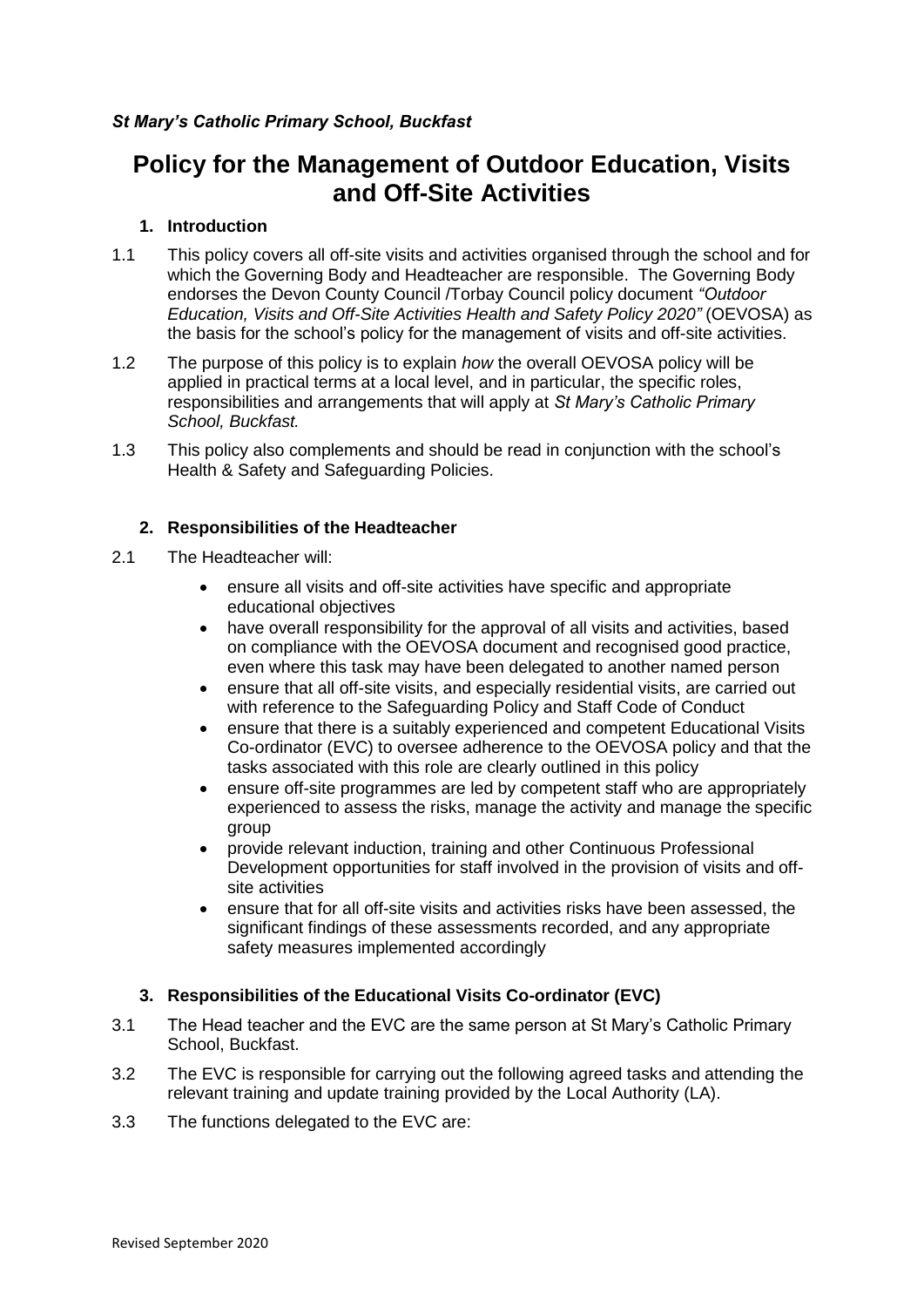- to establish monitoring systems to ensure that educational visits are undertaken in accordance with OEVOSA and the school specific arrangements named in this policy
- to ensure that the management of visits and off-site activities is informed by an appropriate risk assessment
- to draw up the Standard Operating Procedures for 'routine and regular' visits and activities
- to manage and update the Evolve website, including updating staff lists and training records
- to ensure that approval and endorsement arrangements for all visits are in accordance with OEVOSA requirements
- to provide staff with support, advice and information that they need to comply with OEVOSA requirements
- to ensure that leaders and staff have any relevant qualifications and are competent to lead and support particular visits and activities as outlined in **OEVOSA**
- to ensure that procedures to inform parents/ carers and to obtain their consent where necessary are in place
- to ensure that appropriate emergency arrangements are in place for visits and off-site activities
- to review accident and incident reports relating to visits and off-site activities to ensure that any lessons are learnt
- to ensure that any third-party provider / contractor / coach has been vetted for competence in accordance with the requirements of OEVOSA*.*

## **4. Responsibilities of the Visit Leader**

- 4.1 The Visit Leader will:
	- have overall responsibility for the supervision and conduct of the visit or activity
	- obtain approval and, where appropriate, LA endorsement for the visit in line with OEVOSA and the specific arrangements of this policy prior to undertaking the activity
	- assess the risks to staff, young people and members of the public presented by the visit or activity in order to identify and implement any safety measures.
	- carry out specific activities in accordance with the detail of OEVOSA
	- use the school planning checklist provided in OEVOSA to ensure all procedures have been followed
	- vet any third-party provider / contractor / coach for competence in accordance with the requirements of OEVOSA
	- brief all supervising staff, volunteers and pupils in roles, responsibilities and expectations
	- inform parents about the visit and gain their consent in accordance with arrangements described in OEVOSA
	- establish appropriate emergency and contingency arrangements for the planned visit or activity which will include the identification of sufficient First Aid cover
	- continually re-assess risks during the activity and make adjustments accordingly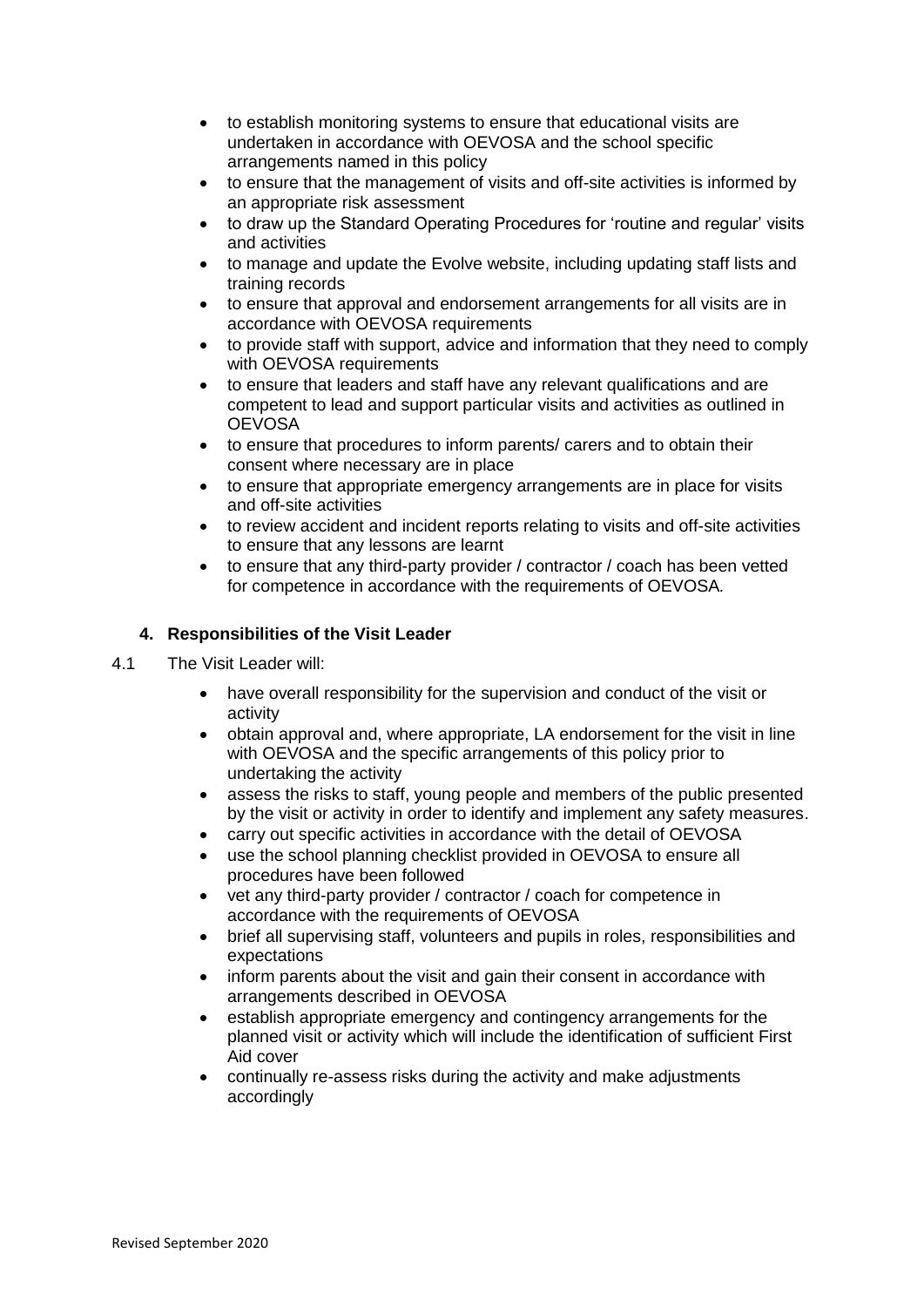### **5. Responsibilities of Additional Members of Staff Taking Part in Visits and Offsite Activities**

- 5.1 Members of staff, volunteers and parent helpers should:
	- Assist the Visit Leader to ensure the health, safety and welfare of others including young people on the visit
	- Take time to understand their roles and responsibilities whilst taking part in a visit or activity.

### **6. Responsibilities of Pupils**

- 6.1 Whilst taking part in off-site activities pupils also have responsibilities about which they should be made aware by the Visit Leader or other members of staff, for their own health and safety and that of the group. Young people should:
	- Avoid unnecessary risks
	- Follow instructions of the party leader and other members of staff
	- Behave sensibly, keeping to any agreed code of conduct
	- Inform a member of staff of safety concerns

#### **7. Responsibilities of Parents/ Carers**

- 7.1 Parents have an important role in deciding whether any visit or off-site activity is suitable for their child. Subject to their agreement to the activity parents should:
	- support the application of any agreed code of conduct
	- inform the party leader about any medical, psychological or physical condition relevant to the visit
	- provide an emergency contact number
	- Provide consent in accordance with the requirements of OEVOSA

## **8. Risk Assessment**

- 8.1 The school is committed to a wide variety of outdoor activities, many of which will be repeated over each academic year where the risks will be very similar or the same. Therefore, when visits are 'routine and regular' in that they occur repeatedly each academic year, the measures taken to control these risks are listed in the school specific Standard Operating Procedures (SOP) documents.
- 8.2 These are the control measures that will apply to all such visits and off-site activities and have been drawn up by the Headteacher and EVC and will be brought to the attention of anyone undertaking the role of Visit Leader.
- 8.3 In assessing the risks presented by a planned visit or activity, the Visit Leader must judge if the SOP are adequate for controlling the risks. For each visit/activity, the SOP document will be generated electronically and the Visit Leader will confirm these as adequate for the proposed visit/activity, *or* the additional control measures needed will be listed in the enhanced risk assessment column.
- 8.4 Any ad hoc visit which is not repeated regularly, plus any activities delivered by school staff falling within the definition of Category B, will have a separate standalone risk assessment, as will any overseas Category C visit.
- 8.5 This process will be undertaken by the Visit Leader who, whilst being supported by the EVC, will be competent and equipped to complete this task. To meet statutory requirements and to ensure sufficient communication with other staff involved, this risk assessment will be recorded using the risk assessment format on Evolve.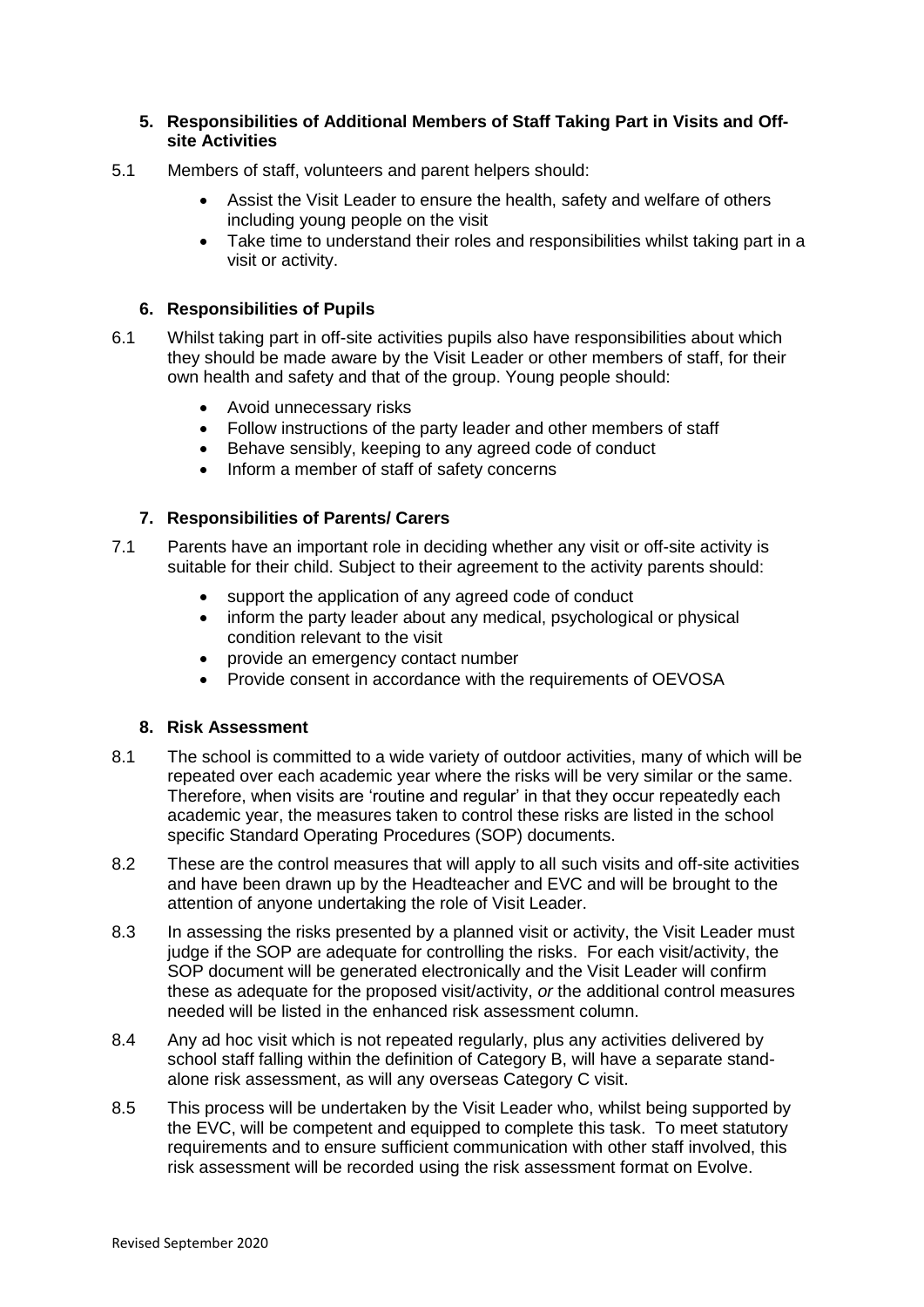## **9. Approval of Off-site Activities**

- 9.1 The Headteacher/EVC will be responsible for approving all off-site activities subject to assurances that arrangements are in line with this policy and risks are adequately controlled. This includes approving the Visit Leader for each visit or off-site activity. As the Headteacher and EVC are the same person at St Mary's, the Deputy Designated Safeguarding Lead/ Health and Safety Co-ordinator will also review offsite activities.
- 9.2 There are 3 categories of visit:

## *Category A:*

Non-adventurous visits i.e. visits to local places of worship, farms, public places etc Non-adventurous residential visits i.e. cultural visits to towns/cities etc

*Category B:* Adventurous visits where activities are *delivered* by school staff (i.e. Ten Tors, kayaking etc) Adventurous day visits led by external providers (i.e. visits to climbing centres, a pony trekking centre etc)

Adventurous residential visits to outdoor centres

*Category C:* Visits of all types outside the UK

- 9.3 In-line with the requirements of OEVOSA, details of Category B and C visits will be uploaded to the Evolve on-line system to facilitate the approval by the Headteacher/EVC ahead of final endorsement by the Local Authority Adviser for Outdoor Education.
- 9.4 The policy of St Mary's Catholic Primary School is that Category A visits will not need to be uploaded to the Evolve system to allow Governors, the Headteacher and the EVC to monitor the management of off-site visits.

# **10. Safeguarding**

- 10.1 The safety and welfare of children is paramount. In the event of a safeguarding issue or concern being identified during the trip or visit, the visit leader should follow the school's child protection/safeguarding policy and procedures. All staff and volunteers on the trip should be made aware of these before the trip or activity takes place.
- 10.2 Arrangements should be in place to enable contact with the school's Designated Safeguarding Officer outside normal school hours if necessary. Contact details should be communicated to all staff/volunteers on the trip (as well as the visit leader) in case the safeguarding concern is about the visit leader.

# **11. The Provision of Training and Information**

11.1 A copy of this policy, along with the overall OEVOSA document, will be made available to all staff within the school who may be responsible for participating in offsite visits and activities and to any parent requesting a copy. Access will also be made available to the overarching OEVOSA policy, and additional guidance information, via the Babcock LDP website: [www.babcock-education.co.uk/ldp](http://www.babcock-education.co.uk/ldp) and the Evolve system.